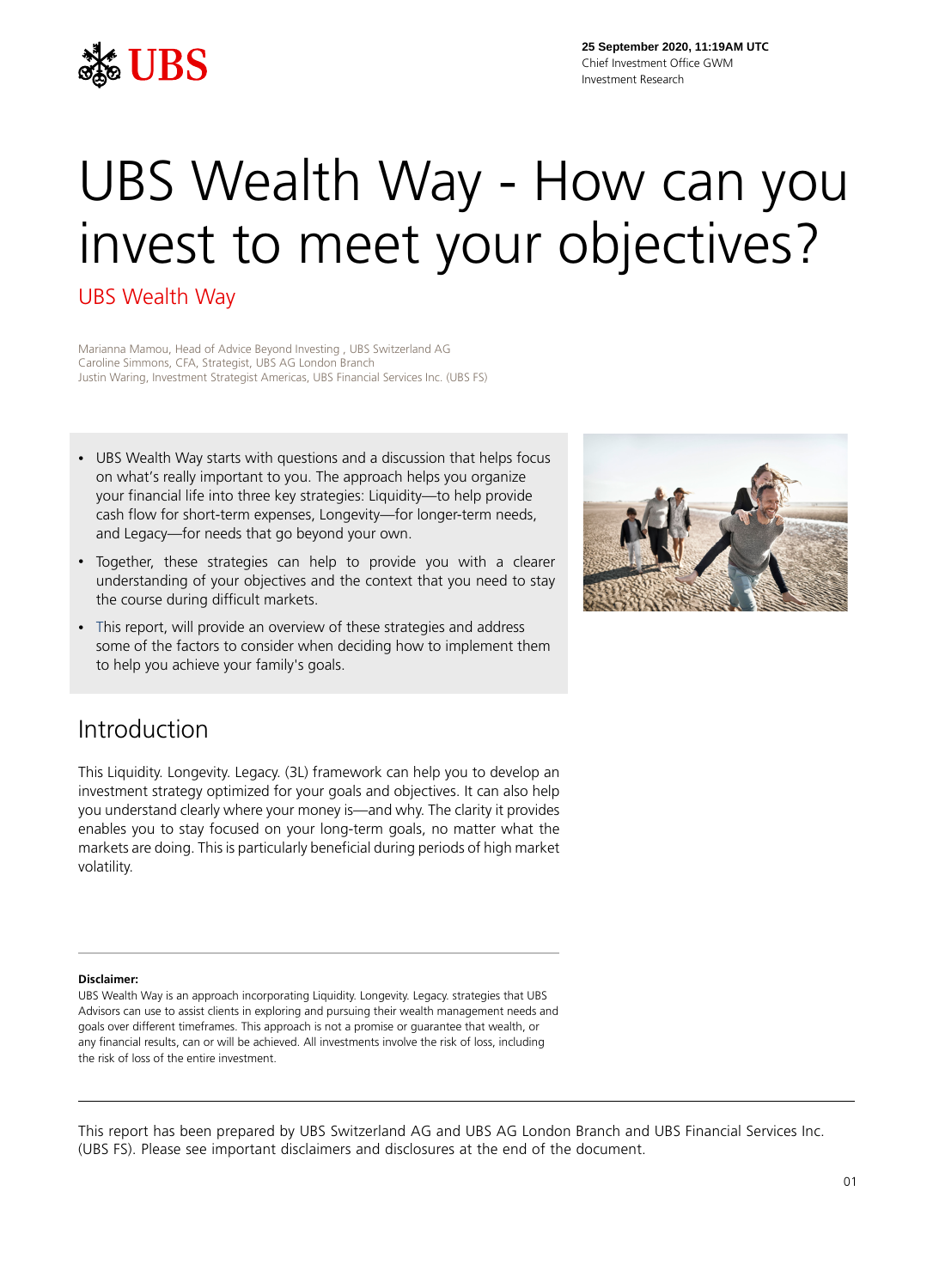

# **Liquidity**

**Objective:** The Liquidity strategy consists of resources that you need to meet your family's short-term cash flow needs, including regular income from employment or a pension, safe borrowing capacity, and investment assets earmarked for this purpose. The aim of the Liquidity strategy is to provide enough capital to give you the flexibility for greater risk-return potential in other portfolios. The strategy helps manage cash flow for near-term spending needs, usually for the next three years.

This approach should boost your confidence in maintaining your Longevity and Legacy strategies, regardless of what markets are doing. In other words, it should reduce the likelihood of making impulsive investment decisions with the remaining investment portfolio during periods of market volatility, which is important for maximizing long-term performance.

**Strategy:** To help you achieve your short-term goals, the assets in this strategy must be liquid with high price stability. The structure of the Liquidity strategy depends on two essential factors: 1) the ratio of regular income to regular expenses; and 2) the risk of not receiving the income or unforeseen expenses. The greater the uncertainty of your income or the risk of unforeseen expenses, the more you should set aside in your Liquidity strategy. The Liquidity strategy is also influenced by the risk profile of your Longevity strategy portfolio given the Liquidity strategy will typically be refilled by the Longevity strategy.

As a rule of thumb, around three years of expenses may be an appropriate amount to provide peace of mind during turbulent times that could entail periods of heightened volatility, potential interruptions of employment, or emergency expenses. Access to unemployment coverage, disability insurance, or other social coverage for unemployment further reduces the amount that must be readily available to cover recurring expenses. Furthermore, liquidity needs can also be met by taking a loan against a portfolio of securities and using the proceeds for external purposes.

In your Liquidity strategy, cash alternative solutions can be effective because they help to limit the potential for a mismatch between spending needs and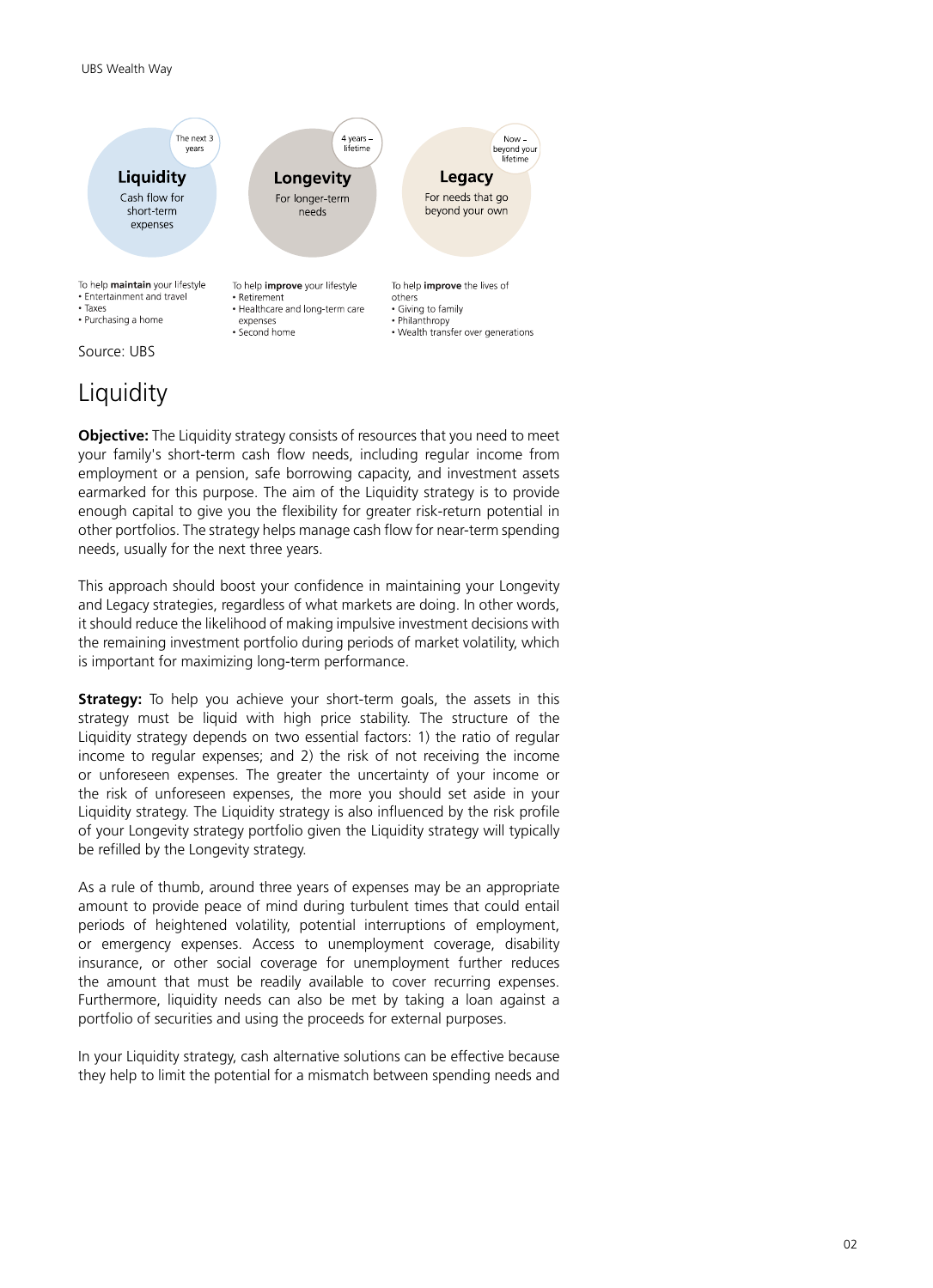the mark-to-market value of your Liquidity strategy. Such solutions consist of assets that typically yield more than cash deposits, but will necessarily involve a trade-off in terms of liquidity (the ability to withdraw money without any restrictions); market risk (the volatility of asset prices and the potential risk of capital loss); or counterparty risk (the potential risk of capital losses). (Read more: Cash Alternatives Liquidity Solutions, 2018, UBS). Particularly in Europe, where some cash rates are currently negative, investors need to give some thought to the risks and returns they are prepared to hazard in their Liquidity strategy. (Read more: Liquidity in a negative rates environment, 2020, UBS).

For instance, fixed-term deposits or money market certificates require investors to sacrifice liquidity in exchange for a higher yield. If you're willing to accept slightly lower liquidity, you may also receive higher yields in short-term corporate bonds from higher-rated issuers or select structured products, while still retaining some cash-like qualities. If you're willing to take on more credit or counterparty risk, investing in lower-rated short-term corporate bonds or depositing at lower-rated banks, for example, could potentially net higher returns.

To determine the optimal mix for your Liquidity strategy:

- First consider your short-term cash flow needs (i.e. the difference between your expected income and your expected expenses) and determine how much you need to set aside to provide peace of mind around risks to your Longevity strategy and fluctuations in your spending and income. In our experience, investors often need less than they expect in order to insulate themselves from these short-term risks.
- Second, pin down your risk appetite with regard to liquidity risk, market risk, and credit risk. Your ability and willingness to tolerate these risks will influence the choice of the most suitable Liquidity strategy solutions.
- Third, construct your Liquidity strategy bearing in mind your currency and country-risk exposure and applying the principle of diversification across different solutions, tenors, and issuers.
- Finally, since changing market circumstances may affect the attractiveness of different solutions, and as your income and expense patterns will likely change over time, you should regularly revisit your Liquidity strategy.

**Benefit:** The Liquidity strategy helps to provide confidence that your shortterm needs can be met, even in volatile environments. It supports peace of mind, lowers the risk of panic selling, and allows the capital earmarked for your longer-term goals to grow regardless of short-term market conditions, empowering you to pursue your objectives with fewer disruptions.

## Longevity

**Objective:** The Longevity strategy is focused on helping you meet your goals over your lifetime. Its aim is to ensure that you're invested in such a way that you have a high probability of meeting those objectives. The risk here is measured in terms of shortfall risk, in other words the possibility of not meeting one of your investment goals.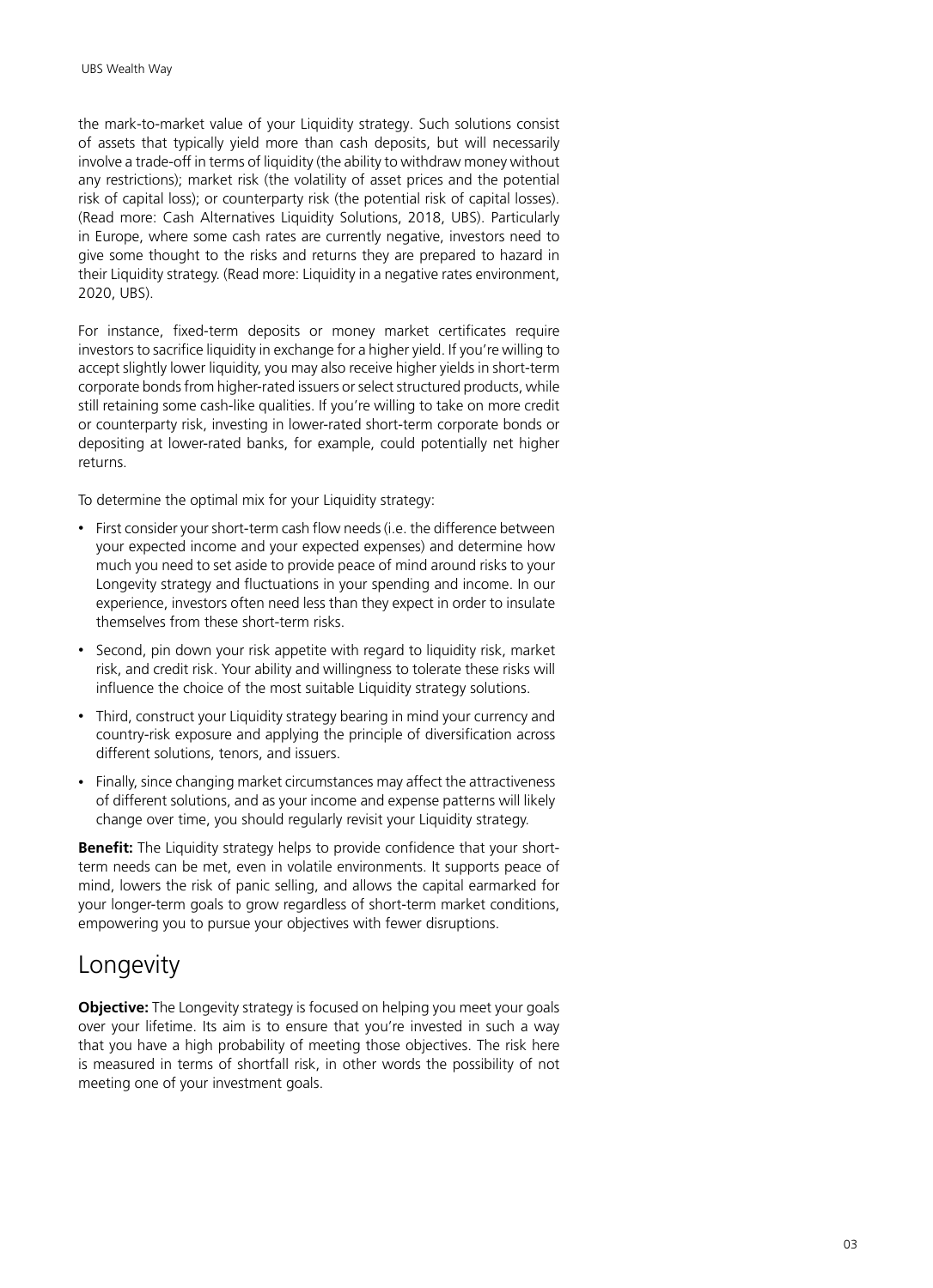**Strategy:** "How should I invest? And how much risk should I take?" These are the most important questions you must ask when building your Longevity portfolio. The answers depend on your goals, the initial invested amount, and the expected cash flows. Your investment preferences and risk tolerance also affect the optimal asset allocation. You should select a Longevity strategy that maximizes the likelihood of meeting your objectives within these constraints.

Typical goals of the Longevity strategy often include securing early retirement, enabling relocation, or amassing funds to start new business ventures. Nonbankable assets can be incorporated into this strategy as long as they contribute toward achieving your goals. For example, if a residential home will eventually be used to finance a goal through rental income or a lump sum inflow from its sale, then it would be incorporated in the Longevity strategy. Assets that serve a consumption purpose should be omitted from the Longevity strategy. Human capital can also be incorporated by adding the expected salary income over the foreseeable future, and a sensitivity analysis can check how sensitive your plan is to employment fluctuations or interruptions. In general, a yearly review of your Longevity strategy is recommended in order to capture any changes in your circumstances or goals.

Example: Consider an investor with, say, two goals: funding their children's education and securing early retirement. The first step in defining a Longevity strategy would be to identify the appropriate amount that would be required to cover these expenses. It's important to take into account inflation expectations, potential currency mismatches, and the time horizon over which these cash outflows would take place. The second step would be to look at the likelihood of meeting these objectives with the selected investment strategy. Depending on the amount invested, the timing and magnitude of cash flows, and other factors mentioned, the optimal investment strategy may need to be more or less risky—or it may even be that available funds are not sufficient to achieve the goals within the boundaries of the investor's risk tolerance.

In our view, investors should err on the side of caution, but also bear in mind that they could adjust their spending along the way. We generally recommend targeting a probability of success above 85%. Investors with more spending flexibility could target a lower amount and those with less spending flexibility could fund their Longevity strategy to be more sure of success.

For entrepreneurs, we like to highlight the importance of assessing their Longevity strategies in combination with their business and its inherent risks. In our experience entrepreneurs tend to treat their business as a highly risky investment—and invest their liquid financial assets in a conservative strategy to offset this risk—or they ignore the business interest. Instead of these extreme approaches, we recommend a dynamic allocation, based on the ratio of liquid investable assets to annual spending. When this ratio is lower, more of the assets will need to be devoted to the Liquidity strategy, which naturally reduces the risk of shortfalls if the company needs to retain capital rather than distribute it as income. The higher the liquid assets/spending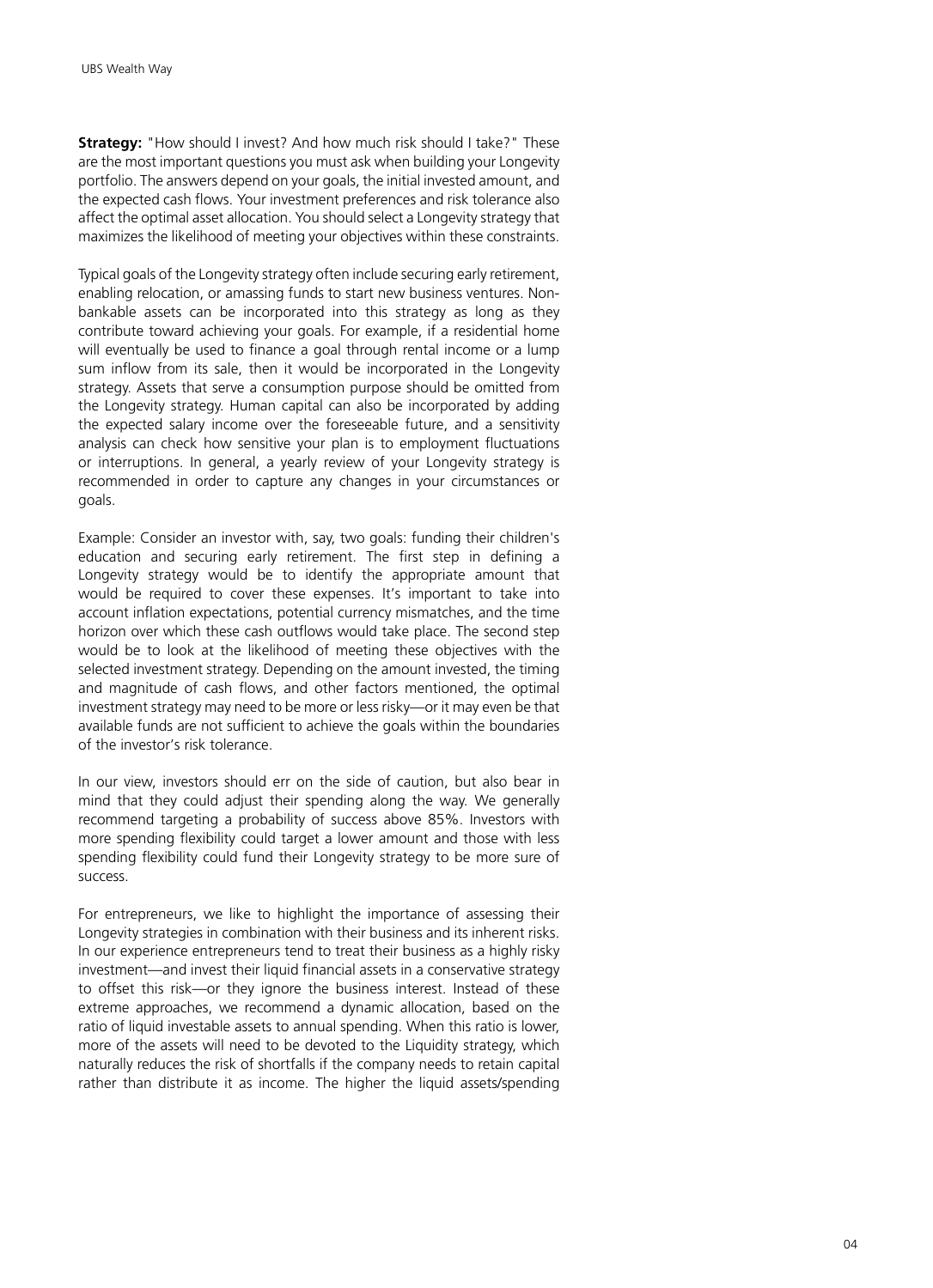ratio, the more assets can be devoted to the Longevity strategy. In both cases, the Longevity strategy can be invested in a balanced or even equityheavy allocation. Since most of the risk inherent in a private company is idiosyncratic, public equity market exposure actually diversifies the overall balance sheet, rather than adding more risk to the family's total wealth. (Read more: Uncommon success, wealth strategy for entrepreneurs and business owners, UBS 2019).

Lending may also be incorporated into the Longevity strategy. Taking a loan against the Longevity strategy and reinvesting the proceeds can help provide yield enhancement. In particular, in cases where higher returns are needed to meet goals, leverage could assist in meeting your objectives. Of course, leverage also changes not only the return but also the risk characteristics of your portfolio, so it's important to identify the appropriate leverage ratio.

**Benefit:** By coordinating your Liquidity and Longevity strategies, your confidence in your long-term financial well-being should be secure even in times of financial market volatility and economic crisis.

## Legacy

**Objective:** The aim of the *Legacy* strategy is to pass on assets that you do not need during your lifetime to the next generation, or to use them for other favored causes. So your Legacy strategy should focus on maximizing the value of transfers to future generations and to make a positive impact on society.

**Structure:** Once your Liquidity and Longevity strategies are adequately funded, you can invest the remaining wealth in your Legacy strategy. Traditional risk management considerations take on a different meaning for these assets than they do for the rest of the portfolio. For example, "sequence of return" risk is a largely irrelevant concept for a Legacy strategy that doesn't need to sustain withdrawals regardless of market conditions.

Such a horizon enables you to invest in a riskier portfolio with a high proportion of illiquid assets (where permissible by local jurisdiction) like illiquid hedge funds,private equity, infrastructure, and real estate. You may also want to incorporate long-term thematic investing funds to benefit from structural trends. Since the investment horizon extends beyond your lifetime, the daily ups and downs of financial markets should be less worrisome. Opportunistic views and tactical trade ideas may also be incorporated into the Legacy strategy given the objective of maximizing returns within an investor's risk boundaries. Life insurance offerings are worth considering given their role in liquidity and estate planning. Any assets intended for long-term consumption such as a holiday residence or an art collection may be included in the Legacy strategy. In addition to generating financial returns with your Legacy strategy assets, you may also be interested in deploying your capital to create positive impact on society and the environment. It should be noted that sustainable investing (SI) solutions may be incorporated in all strategies. In our experience, incorporating SI solutions can also be a great way to engage and bring in the next generation.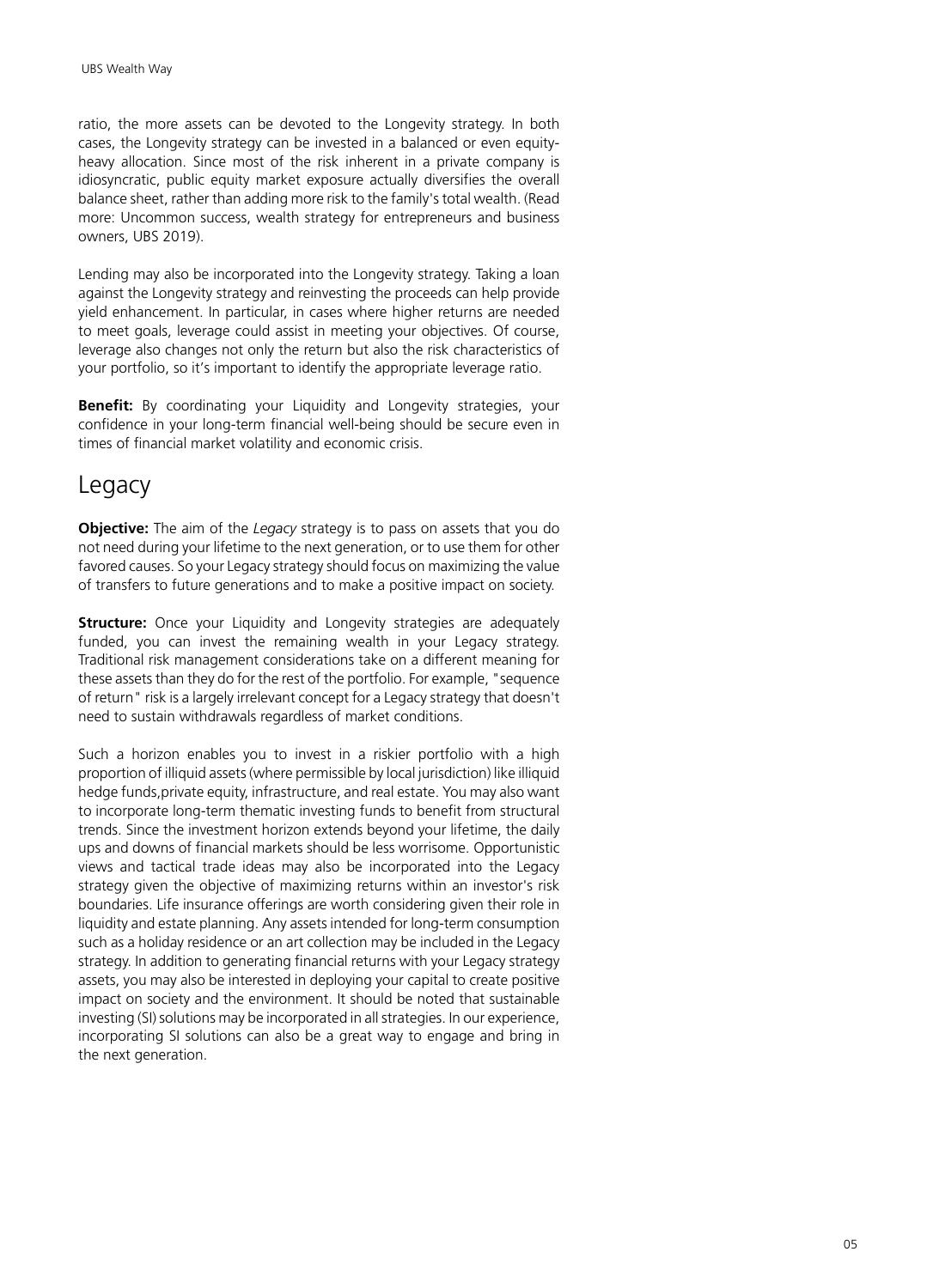In the Legacy strategy*,* it's important to look at succession planning and the smooth transfer of assets. The aim should be to minimize family conflict, especially during challenging times such as divorce, sickness, or the movement of people or money across borders due to, for example, the migration to jurisdictions with a higher tax burden. Donations to charitable causes and contributions to foundations can also be incorporated in the Legacy strategy. Furthermore, the desire to expand a family business beyond a particular region may also drive a demand for Legacy plans to be based internationally.

Succession is a key topic for most families and one that deserves attention. Wealth succession is paramount for the preservation and stability of the family dynamics and fortune. Having such succession discussions early on is important. Involvement of heirs in investment decisions might also be beneficial in including—and educating—the next generation, as well.

Lending may also be incorporated to enhance the returns of your Legacy strategy. Taking a loan against the Legacy strategy and reinvesting the proceeds can help provide yield enhancement. In addition, lending can help provide diversification for a concentrated portfolio (e.g., single stock lending).

**Benefit:** A Legacy strategy helps you understand how much you can devote to goals that extend beyond your own lifetime. By separating these resources from the rest of your portfolio, you can confidently invest them to maximize growth for philanthropic causes and for future generations. Your Legacy strategy can also incorporate your passions and values, and helps to ensure that they will persist for generations to come.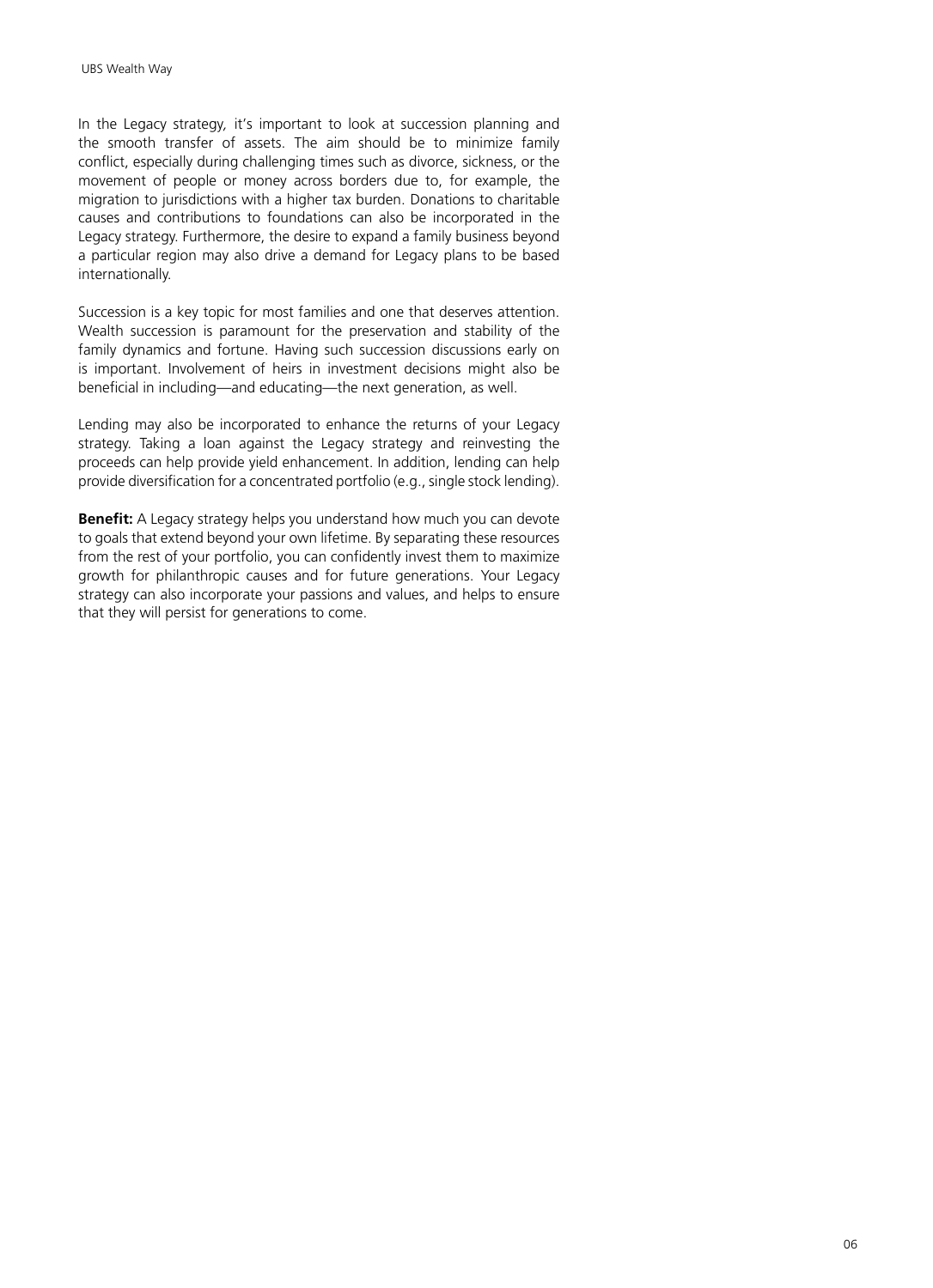#### Appendix

UBS Chief Investment Office's ("CIO") investment views are prepared and published by the Global Wealth Management business of UBS Switzerland AG (regulated by FINMA in Switzerland) or its affiliates ("UBS").

The investment views have been prepared in accordance with legal requirements designed to promote the **independence of investment research**.

#### **Generic investment research – Risk information:**

This publication is for your information only and is not intended as an offer, or a solicitation of an offer, to buy or sell any investment or other specific product. The analysis contained herein does not constitute a personal recommendation or take into account the particular investment objectives, investment strategies, financial situation and needs of any specific recipient. It is based on numerous assumptions. Different assumptions could result in materially different results. Certain services and products are subject to legal restrictions and cannot be offered worldwide on an unrestricted basis and/or may not be eligible for sale to all investors. All information and opinions expressed in this document were obtained from sources believed to be reliable and in good faith, but no representation or warranty, express or implied, is made as to its accuracy or completeness (other than disclosures relating to UBS). All information and opinions as well as any forecasts, estimates and market prices indicated are current as of the date of this report, and are subject to change without notice. Opinions expressed herein may differ or be contrary to those expressed by other business areas or divisions of UBS as a result of using different assumptions and/or criteria. In no circumstances may this document or any of the information (including any forecast, value, index or other calculated amount ("Values")) be used for any of the following purposes (i) valuation or accounting purposes; (ii) to determine the amounts due or payable, the price or the value of any financial instrument or financial contract; or (iii) to measure the performance of any financial instrument including, without limitation, for the purpose of tracking the return or performance of any Value or of defining the asset allocation of portfolio or of computing performance fees. By receiving this document and the information you will be deemed to represent and warrant to UBS that you will not use this document or otherwise rely on any of the information for any of the above purposes. UBS and any of its directors or employees may be entitled at any time to hold long or short positions in investment instruments referred to herein, carry out transactions involving relevant investment instruments in the capacity of principal or agent, or provide any other services or have officers, who serve as directors, either to/for the issuer, the investment instrument itself or to/for any company commercially or financially affiliated to such issuers. At any time, investment decisions (including whether to buy, sell or hold securities) made by UBS and its employees may differ from or be contrary to the opinions expressed in UBS research publications. Some investments may not be readily realizable since the market in the securities is illiquid and therefore valuing the investment and identifying the risk to which you are exposed may be difficult to quantify. UBS relies on information barriers to control the flow of information contained in one or more areas within UBS, into other areas, units, divisions or affiliates of UBS. Futures and options trading is not suitable for every investor as there is a substantial risk of loss, and losses in excess of an initial investment may occur. Past performance of an investment is no guarantee for its future performance. Additional information will be made available upon request. Some investments may be subject to sudden and large falls in value and on realization you may receive back less than you invested or may be required to pay more. Changes in foreign exchange rates may have an adverse effect on the price, value or income of an investment. The analyst(s) responsible for the preparation of this report may interact with trading desk personnel, sales personnel and other constituencies for the purpose of gathering, synthesizing and interpreting market information.

Tax treatment depends on the individual circumstances and may be subject to change in the future. UBS does not provide legal or tax advice and makes no representations as to the tax treatment of assets or the investment returns thereon both in general or with reference to specific client's circumstances and needs. We are of necessity unable to take into account the particular investment objectives, financial situation and needs of our individual clients and we would recommend that you take financial and/or tax advice as to the implications (including tax) of investing in any of the products mentioned herein.

This material may not be reproduced or copies circulated without prior authority of UBS. Unless otherwise agreed in writing UBS expressly prohibits the distribution and transfer of this material to third parties for any reason. UBS accepts no liability whatsoever for any claims or lawsuits from any third parties arising from the use or distribution of this material. This report is for distribution only under such circumstances as may be permitted by applicable law. For information on the ways in which CIO manages conflicts and maintains independence of its investment views and publication offering, and research and rating methodologies, please visit [www.ubs.com/research.](http://www.ubs.com/research) Additional information on the relevant authors of this publication and other CIO publication(s) referenced in this report; and copies of any past reports on this topic; are available upon request from your client advisor.

Options and futures are not suitable for all investors, and trading in these instruments is considered risky and may be appropriate only for sophisticated investors. Prior to buying or selling an option, and for the complete risks relating to options, you must receive a copy of "Characteristics and Risks of Standardized Options". You may read the document at [https://www.theocc.com/about/publications/character](https://www.theocc.com/about/publications/character-risks.jsp)[risks.jsp](https://www.theocc.com/about/publications/character-risks.jsp) or ask your financial advisor for a copy.

Investing in structured investments involves significant risks. For a detailed discussion of the risks involved in investing in any particular structured investment, you must read the relevant offering materials for that investment. Structured investments are unsecured obligations of a particular issuer with returns linked to the performance of an underlying asset. Depending on the terms of the investment, investors could lose all or a substantial portion of their investment based on the performance of the underlying asset. Investors could also lose their entire investment if the issuer becomes insolvent. UBS Financial Services Inc. does not guarantee in any way the obligations or the financial condition of any issuer or the accuracy of any financial information provided by any issuer. Structured investments are not traditional investments and investing in a structured investment is not equivalent to investing directly in the underlying asset. Structured investments may have limited or no liquidity, and investors should be prepared to hold their investment to maturity. The return of structured investments may be limited by a maximum gain, participation rate or other feature. Structured investments may include call features and, if a structured investment is called early, investors would not earn any further return and may not be able to reinvest in similar investments with similar terms. Structured investments include costs and fees which are generally embedded in the price of the investment. The tax treatment of a structured investment may be complex and may differ from a direct investment in the underlying asset. UBS Financial Services Inc. and its employees do not provide tax advice. Investors should consult their own tax advisor about their own tax situation before investing in any securities.